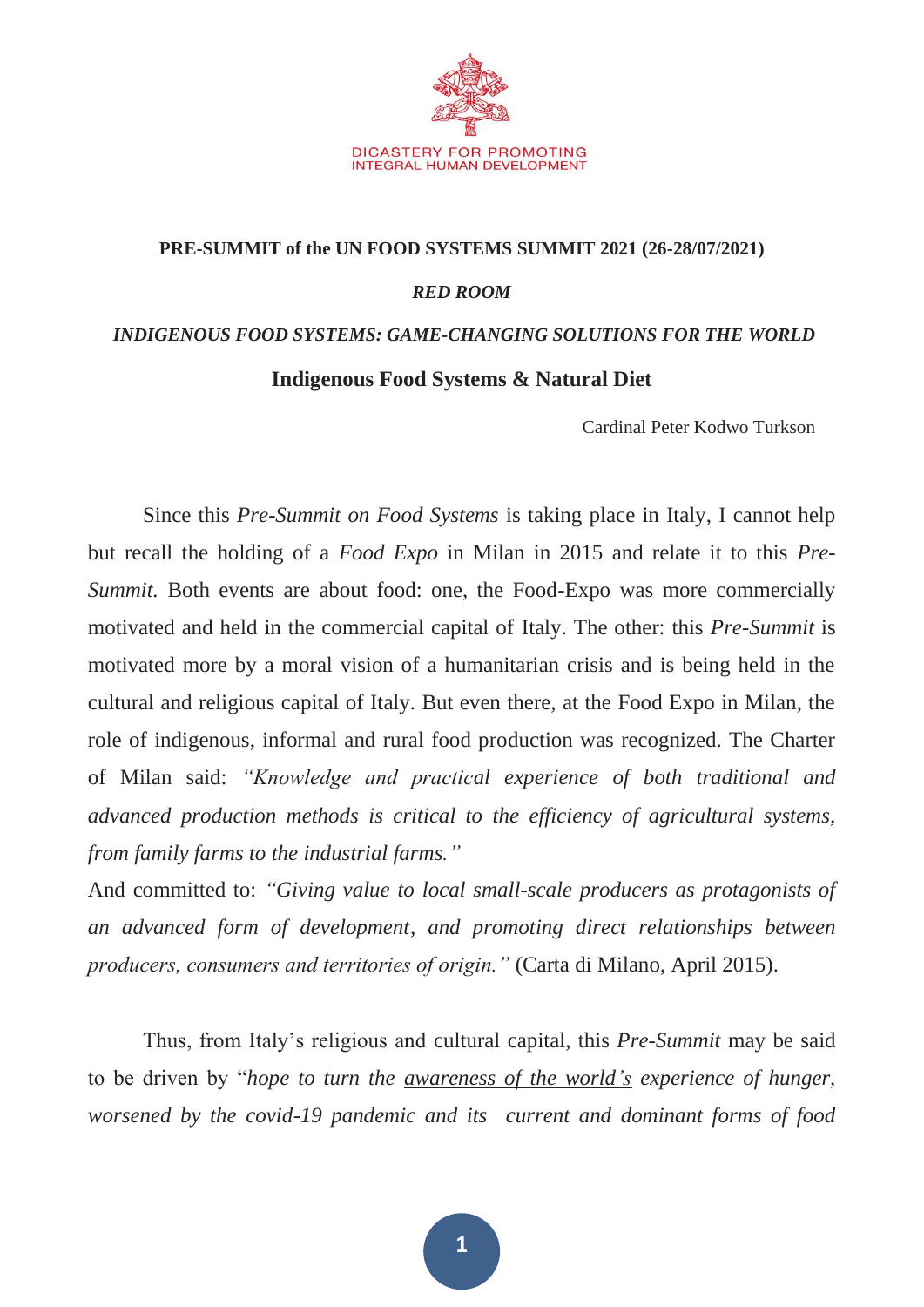*production and distribution, that leave millions hungry and malnourished<sup>1</sup> into our own personal suffering; and to recognize the great value in the revaluation of feeding practices (diet) and food systems forgotten or guarded by indigenous populations.*

## Disappearance of a natural diet: *The Decline in Quality of Food Items.*

It seems many crops grown with vast amounts of petroleum energy are prone to suffering a decline in quality. The use of oil-based energy in agriculture has gotten to the point where one would almost talk of growing rice, for example in "oil patch" rather than in "paddy". Farming under the open sky has virtually disappeared because agriculture today has been degraded to the manufacture of petroleum-derived foods; and the farmer has become a seller of false goods called "nutritional foods". The destruction of agriculture can be seen, for example, in the transition of farmers from open cultivation of vegetables to hothouse horticulture. This began with the seeding and growing of melons and tomatoes in soil within hotbeds or vinyl houses arranged in neat rows.

Artificial cultivation leads ultimately to the total synthesis of food. The creation of factories for purely chemical food synthesis that would render farms and gardens unnecessary is already on the way. This will make agriculture an activity *entirely unrelated to nature*.

Discovering *Indigenous Farming & Food Production :*

• Several researches and study of indigenous food production have highlighted the food-producing potential of indigenous agriculture even under land-use and climate changes, and the great value of their restoration in the future. Indigenous people have been able to protect the knowledge that has allowed

<sup>1</sup> [http://www.fao.org/3/ca0147en/CA0147EN.pdf;](http://www.fao.org/3/ca0147en/CA0147EN.pdf) http://www.fao/family-farming/detail/en/c/12172134/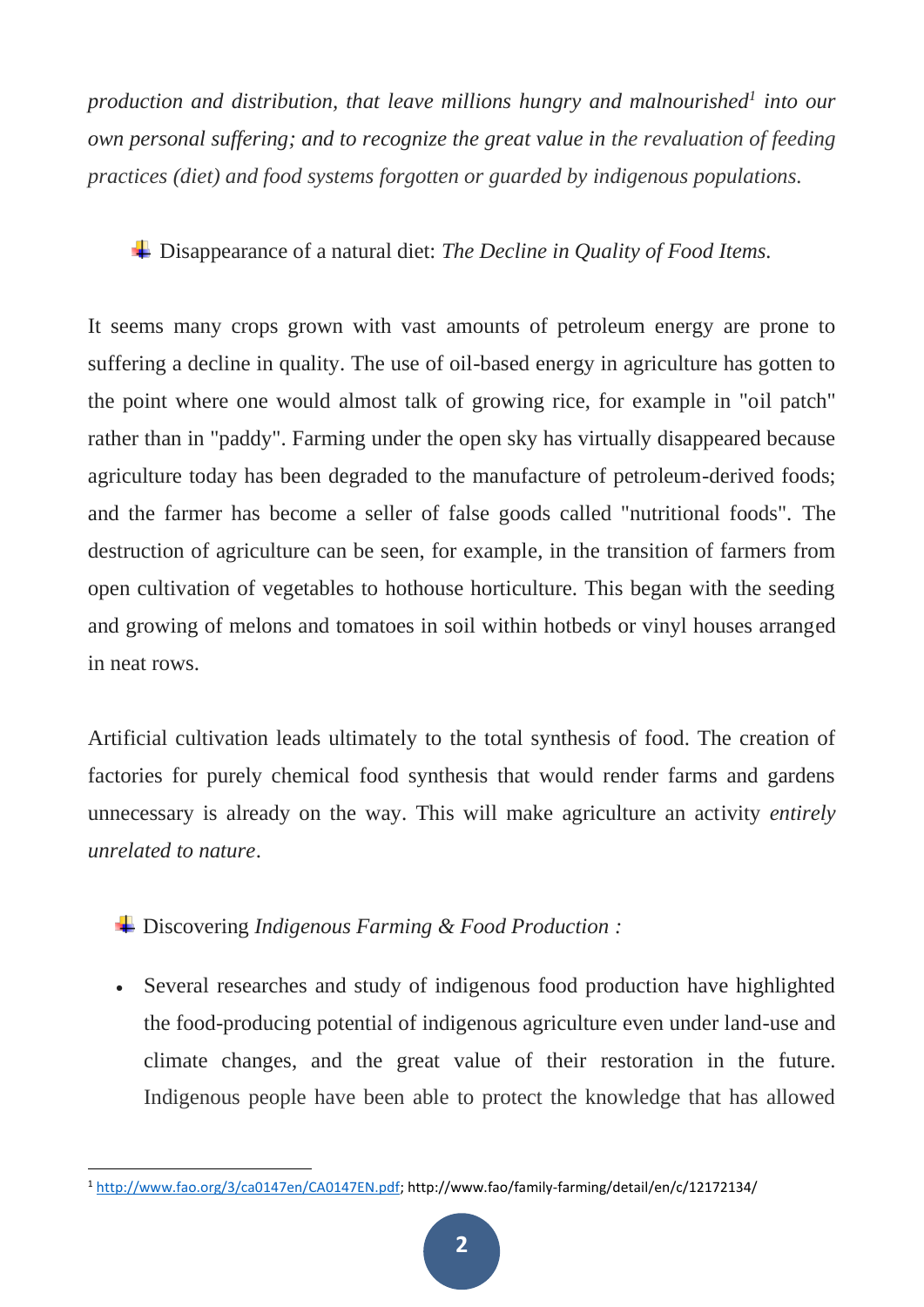the perpetuity of their agri-food systems over time; and this knowledge can be used in those territories with food poverty.

- In her study of Hawaiian indigenous food production, Natalie Kurashima & colleagues observe that "Many indigenous/traditional agroecosystems are productive, adaptive and ecologically principled, but are largely overlooked by planning in terms of their potential to meet current and future food needs. … Indigenous agroecosystems manage *disturbance regimes and landscape mosaics* (patches of tended forests) to increase food abundance, biocultural diversity, and other ecosystem services in ways that minimize uncertainty and increase resilience."
- In Australia, the *Aboriginal Foodways Movement* for a "return to native foods in Australia, promotes a biodiversity of local flora and fauna, adapted to its temperatures and environmental constraints. In its current experience of increased droughts, bush fires, severe loss of bio-diversity and impoverished soils, Australia seeks the regenerative and environmentally harmonious cultivation of native plants which can do with the moisture of Australian climate, require no fertilizer and are adapted to local pests (no pesticides). The principal benefit of the aboriginal food system is the fostering of a better relationship between people and their food, which consists in fresher food, better environmental practices, reduced food miles and the support of local farmers and economies, (farmers' markets, community gardens, food-to-table cuisines …. (Anne-Marie Szabo, 8/2/19).
- The Hawaiian and the Australian experiences show that *domestication* or the *ancestral home* of crops is critical to the vitality and resilience of indigenous and traditional food crops and species. The introduction of foreign species and their requirements (fertilizers, pesticides, herbicides), however badly compromises the vitality and resilience of indigenous food crops; and local traditional farming in Africa shows it.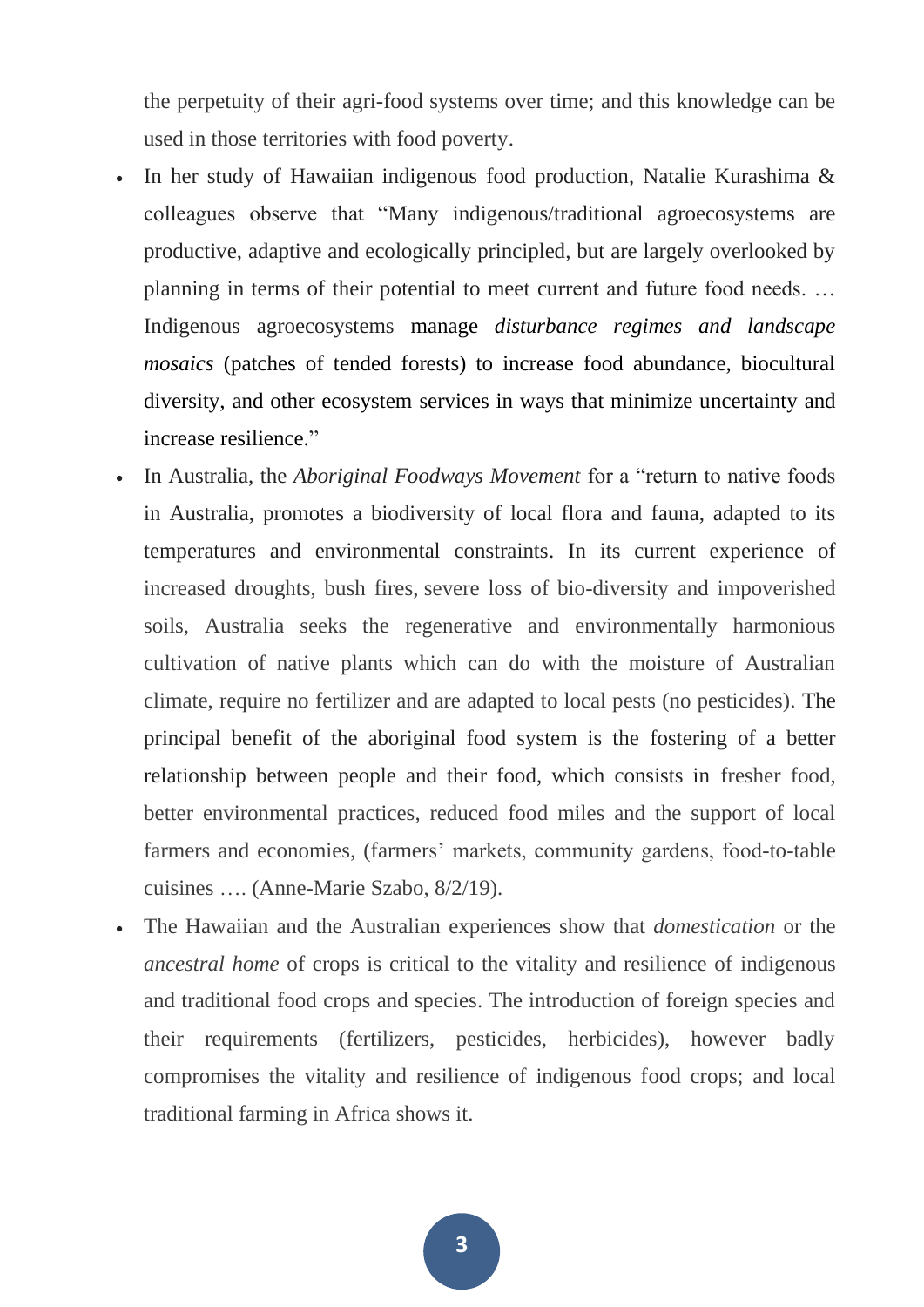- The greatest *diversity in the crop's gene pool* initially is in its area of domestication (its *ancestral home*). However, the place of domestication is often not the place where the crop is mostly grown. Commercial farming has created new habitats for crops. In the process, it either makes them *intrusive* in their new habitats or it creates new habitats, which may be deleterious to indigenous species, such as, the need to use chemical fertilizers (effective only when the soil is dead), pesticides (effective only for protecting unhealthy plants) and farm machinery (useful only when one has to cultivate a large area).
- Another way of saying the same thing is that these methods are ineffective or even detrimental on fertile soil, healthy crops and small and local seeds. However, economic interests drive some of these *ecocidal* practices!
- As you can see, indigenous agroecosystems/food systems (indigenous, informal, rural) are really not limited to food production. They are philosophies of life, which underlie food production and feeding: how they grow and consume food! They include all of the land, air, water, soil and culturally important plant, animal and fungi species that have sustained Indigenous peoples over thousands of years. All parts of Indigenous food systems are inseparable and ideally function in healthy interdependent relationships to transfer energy.
- Thus, they consist in the *adaptive capacity of a system of beliefs, values, practices, customs/celebrations and traditions, bound up in symbolic relationships,* in a specific area to manage changes to create environments that ensure the *common good: individual and collective wellbeing.*
- Accordingly, the UNESCO, IFAD and the FAO have launched studies into the connection between indigenous languages and feeding practices: between the *performative character of* indigenous languages, identity, resources and food systems (Cf. Fifth Global Meeting of Indigenous People's Forum at IFAD [2-